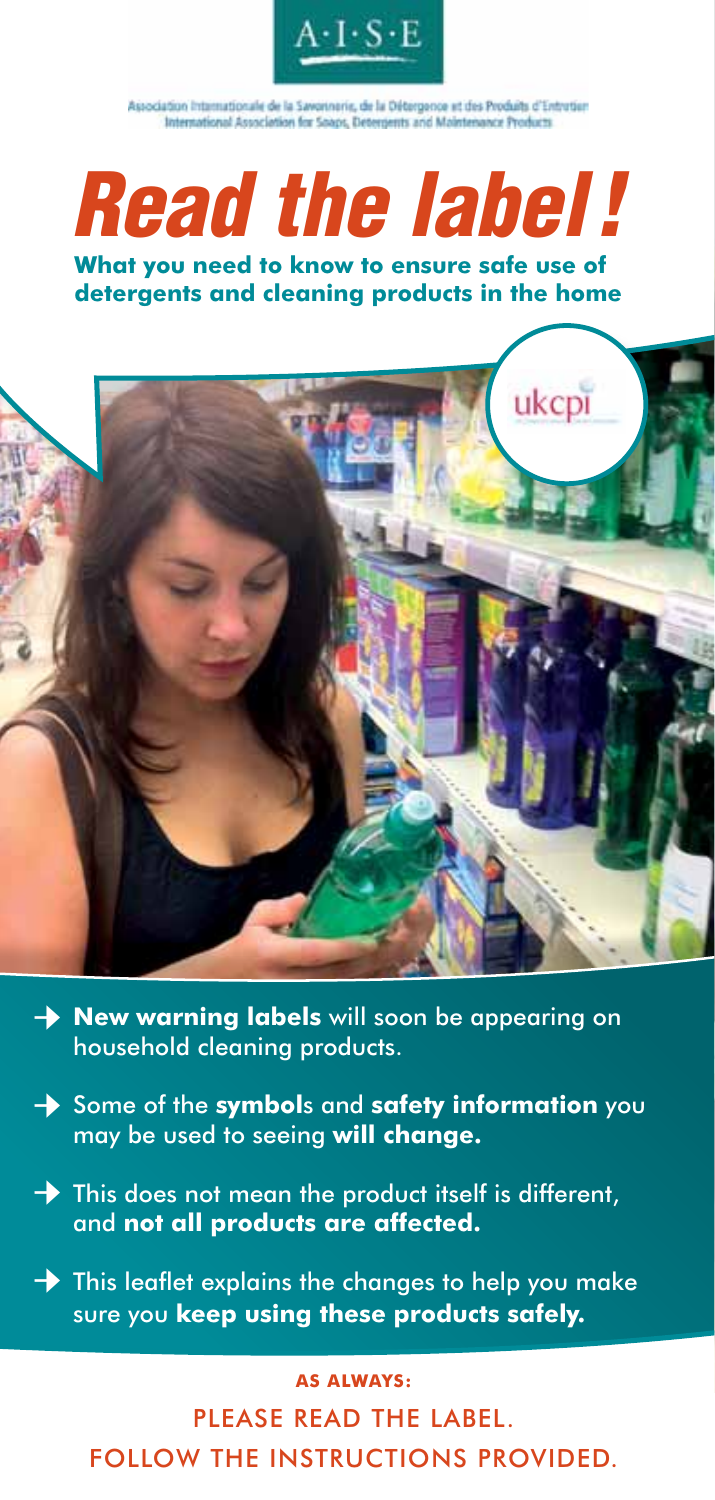## Read the label

Detergents and cleaning products are key in delivering cleanliness and hygiene in the home. But using some products incorrectly can lead to accidents, so it is important to read the label and understand the symbols and information printed on it.

New warning labels will soon be appearing on household cleaning products. The changes are coming in gradually so , for a while, you may see both old and new symbols. By 2017, all product labels will have to carry the new symbols.

#### *Only one part of the label is changing – the regulatory safety information.*

## New symbols

You are probably already familiar with the black and orange hazard symbols that appear on some detergents and cleaning products. These symbols and the accompanying statements help you to know that the products you are using might be oxidising, highly or extremely flammable, toxic, harmful, irritant, corrosive, or dangerous for the environment.

One of the first things you may notice is that the new symbols are often similar to the old ones except with a different shape and colour.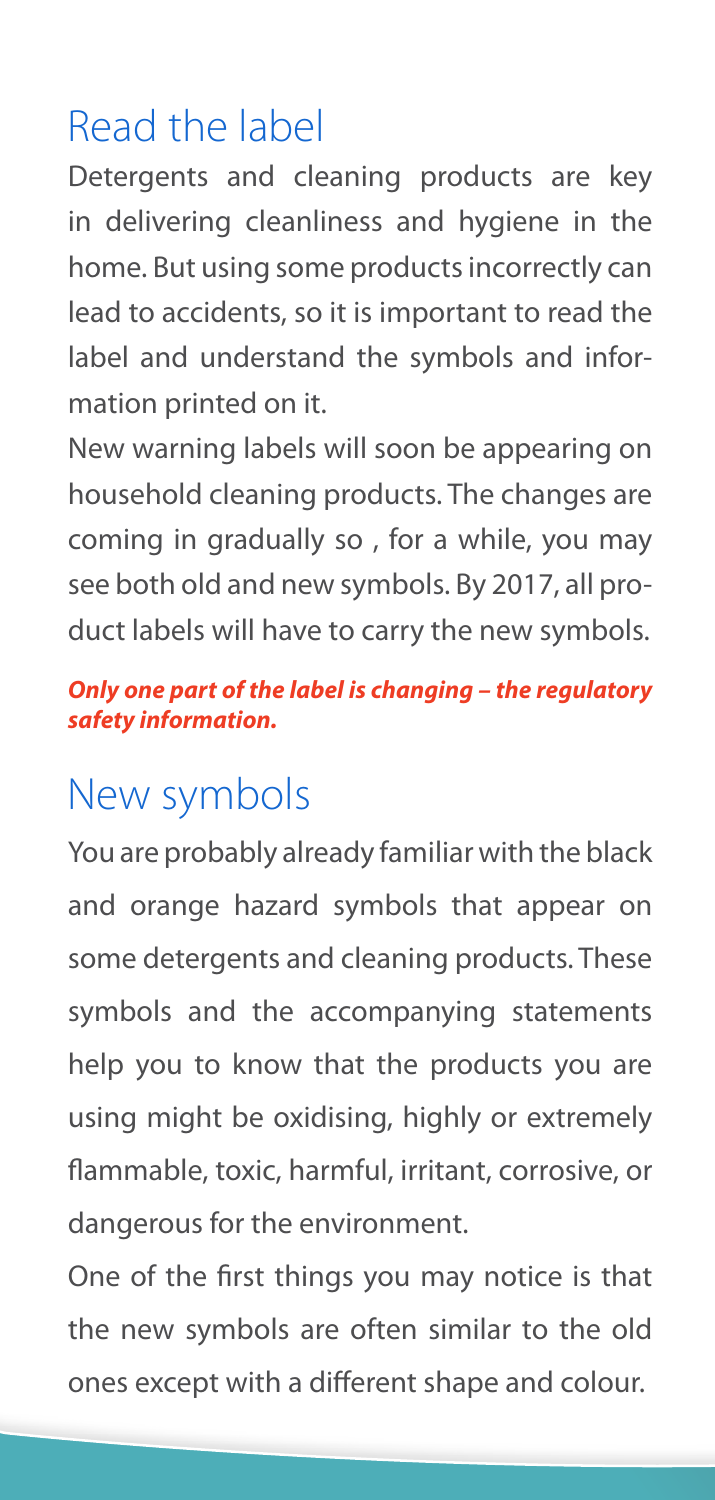

There are other new symbols which are not relevant for detergents and cleaning products.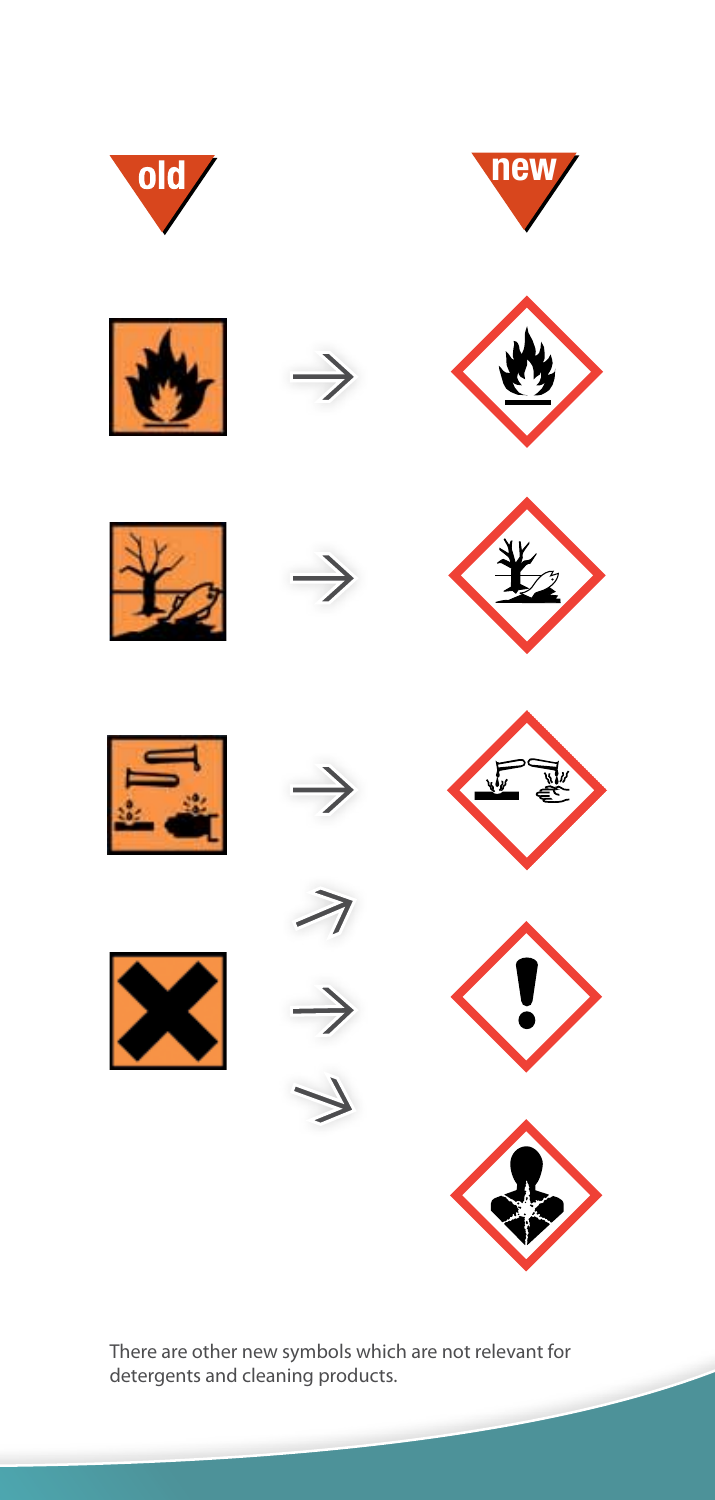## New symbols (continued)

Two completely new symbols are being introduced that you should know about:



This new symbol indicates health hazards like skin irritation or sensitisation, serious eye irritation, or that a product could be harmful if swallowed.



This new symbol indicates more severe health hazards.



You may see these new symbols where you used to see the old St Andrew's Cross symbol, which is being phased out.

## New signal words

You will also notice new wording to accompany these symbols:

■ **Warning** (indicating less severe hazard); or **Danger** (indicating more severe hazard).

These will be followed by one or more:

#### **Hazard statements**

(eg «Causes skin irritation»); **Precautionary statements**

(eg «Keep out of reach of children»), providing you with safe use advice to help prevent accidents.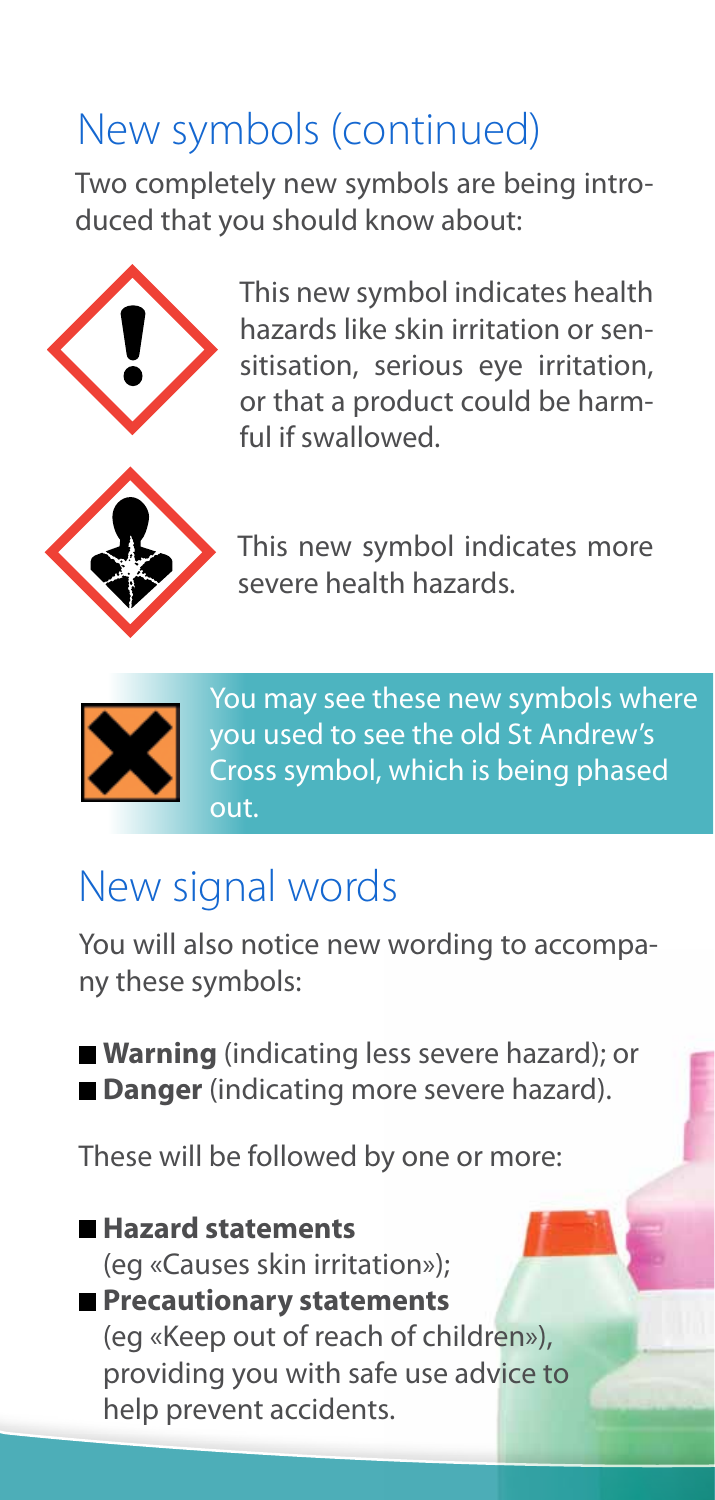#### **Here's an example**

Here is the old type of label followed by the new one, for the same product – e.g. an all purpose cleaner.



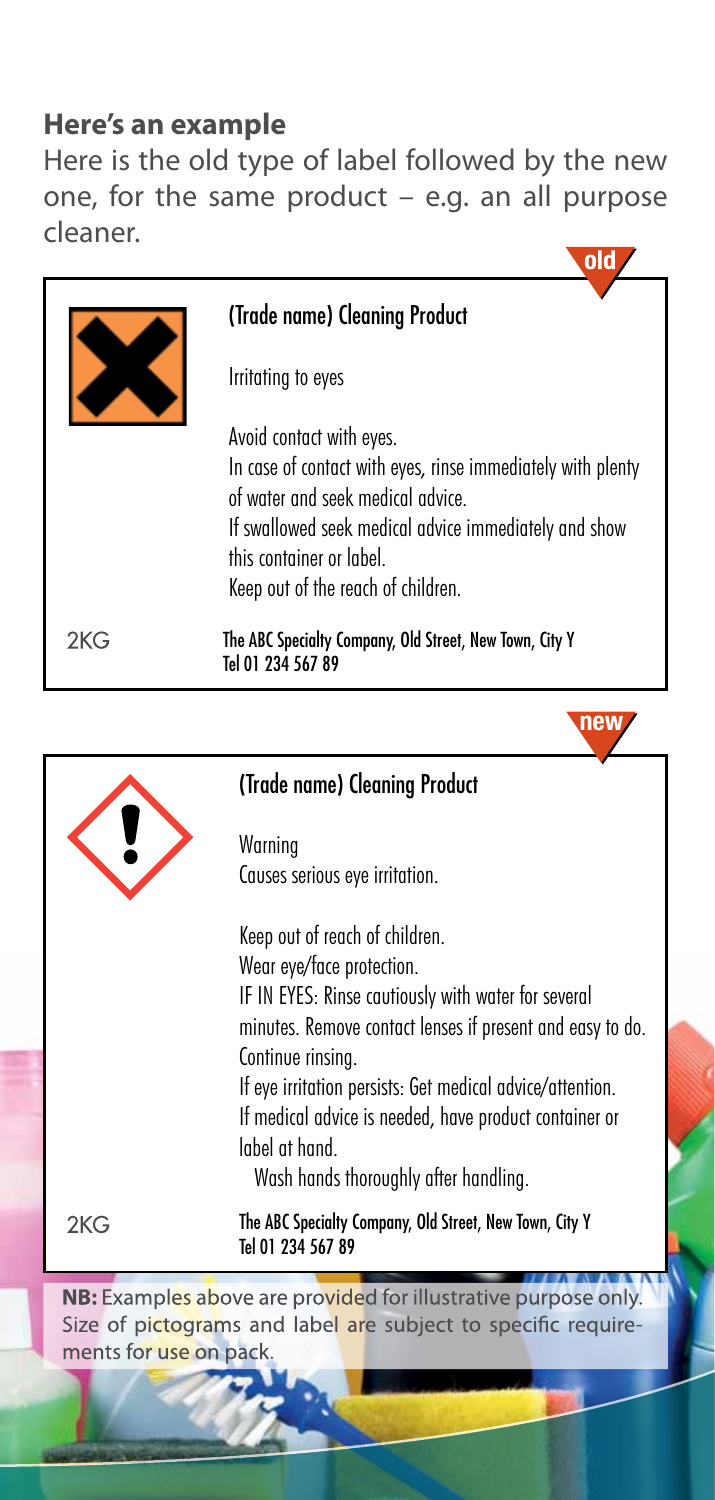# Did you know?

**→** The European Union is implementing a new system developed by the United Nations to ensure that chemicals and products containing them are classified and labelled in the same way worldwide. In the past, product X could be classified as toxic in one country but not in another. Different symbols were used to indicate the same hazard and some countries did not have any system at all.

- **→** It is possible that a product not requiring any hazard symbol under the old system will show one under the new system. This does not mean the product itself has changed or is any less safe to use.
- **→** The symbols and wording are there to draw your attention to hazardous substances present in a product and highlight what those hazards are. But that does not necessarily mean that you are at risk from those hazards when you use the product following the instructions provided on the label.
- **→** A chemical's 'hazard' is its intrinsic ability to cause adverse effects. The 'risk' is the likelihood that those effects will occur in the applications in which the chemical is used. So, for example, crossing a road is hazardous but if you cross at a pedestrian crossing and look both ways, the risk is very low.

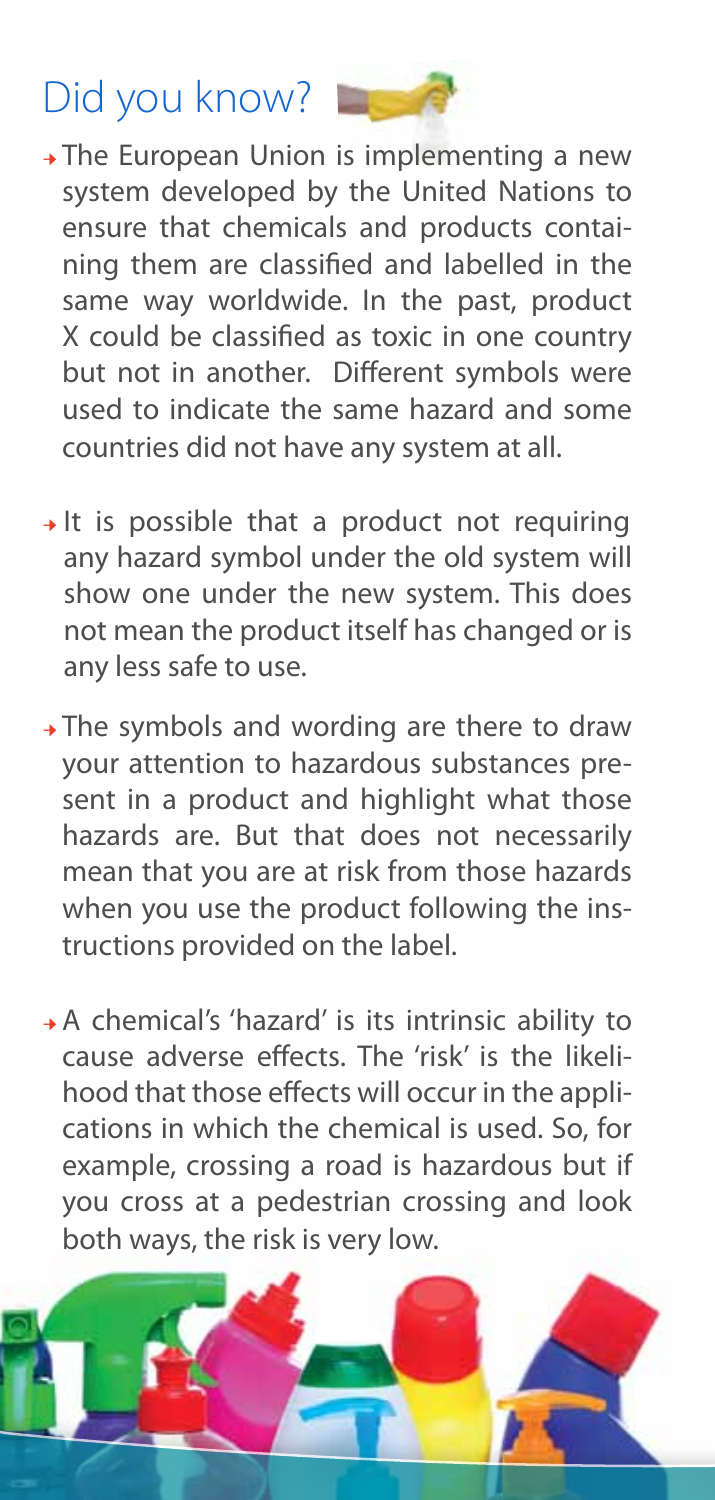# What can you do?

There are many things you can do to minimise the risk of chemical hazards causing any harm. But the most important piece of advice is also the simplest:

### **Always read the label before using a product**

The label is full of important information. To use a product safely, follow these steps:

 *Look at the label Are there hazards (as indicated by symbols and statements)? Read it carefully – and follow the advice. Is this the right product for the job? Are there precautions I should take, like wearing gloves?*

### **Use the product as instructed**

Many household products will also carry other symbols, different from the hazard symbols explained here. These were devised as a voluntary initiative by manufacturers in Europe and help you to see, at a glance, how to use a product safely. Here they are: